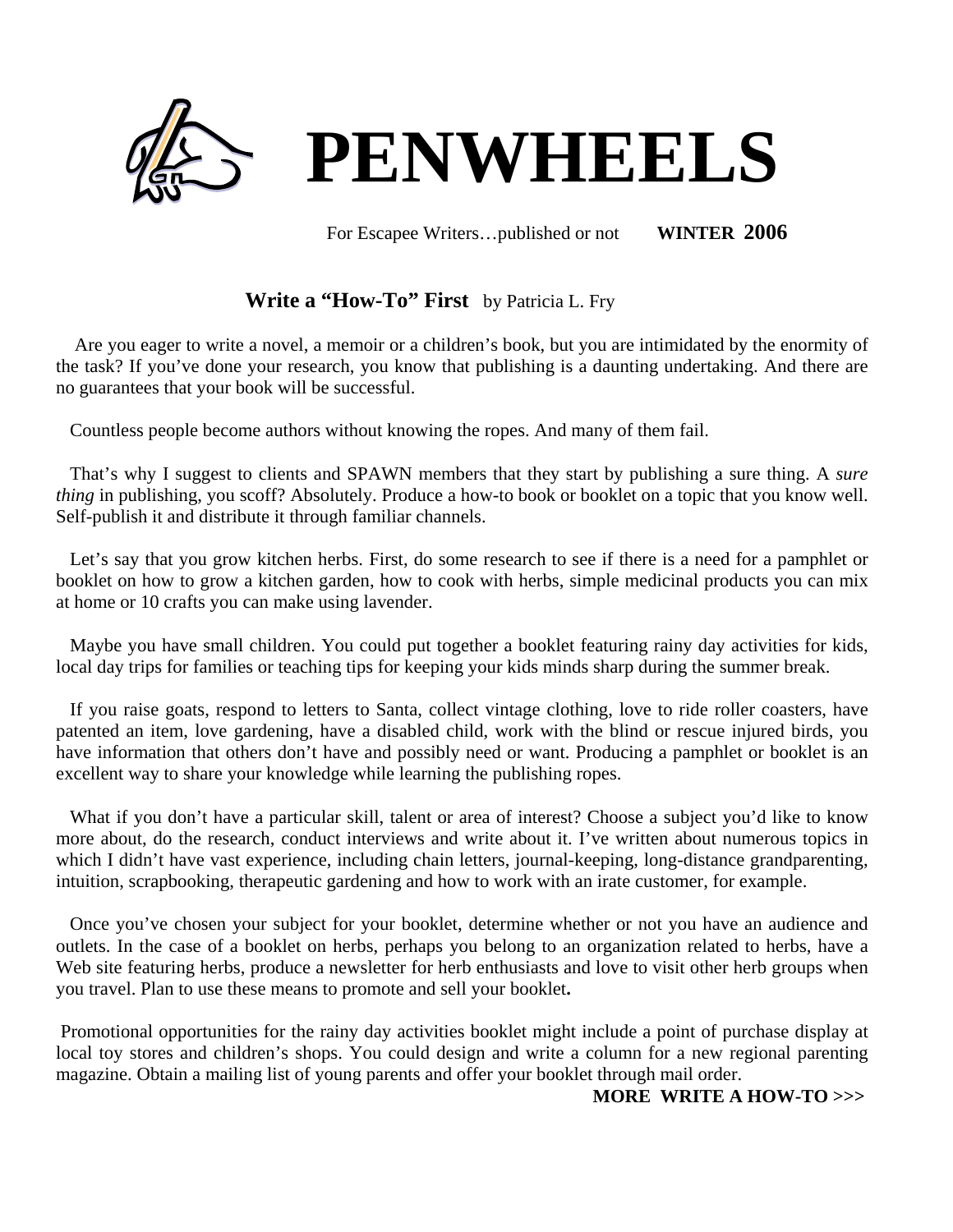#### **WRITE A HOW-TO** *(continued from page 1)*

Your 20-50-page booklet could become a home-grown product with you doing the cover design, page layout, printing and assembly, for example. Or pay a local business center to print and saddle-stitch the book.

While no two projects are the same, the publishing experience will provide you with the skills and tools you need for future projects. And it will give you the confidence to proceed with the book of your dreams.  $\sim^*$ ~

Patricia Fry is a freelance writer, writing/publishing consultant and the author of "The Successful Writer's Handbook." [www.matilijapress.com](http://www.matilijapress.com/)

She is also the President of Small Publishers, Artists and Writers Network (SPAWN)  $\sim^*$ ~

This article has been provided by the National Association of Women Writers [www.NAWW.org](http://www.naww.org/). NAWW helps women writers and entrepreneurs discover, create, and profit from their intellectual knowledge!

#### **ALICE ZYETZ - PWBB Moderator**

To join the Penwheels bulletin board and get daily (almost) digests, send a blank e-mail to: [penwheels-subscribe@yahoogroups.com](mailto:penwheels-subscribe@yahoogroups.com)

Please send an e-mail to me, Alice ([youshoulda@aol.com\)](mailto:youshoulda@aol.com), as well, letting me know that you have subscribed, so as Moderator I can inform Yahoo to accept your request. Include your name, SKP #, and when you joined Penwheels Bof.

 Make sure you sign up for the daily digest once you have been accepted. If you don't start receiving your digests, please contact me.

Welcome and many hugs, **Alice Zyetz**, Moderator and **Jaimie Hall**, co-Moderator



# **ALICE ZYETZ**

 I'll be at the Escapees Jojoba Hills RV Resort in Aguanga, So. California for most of the winter. We have a writing workshop on Wednesday mornings from 10 to 12, featuring general creativity. I would also welcome any visitors to spend some additional time focused on our specific writing needs. I am struggling to get started on a fiction project and would love to have the stimulation of other writers nearby even for a short dose.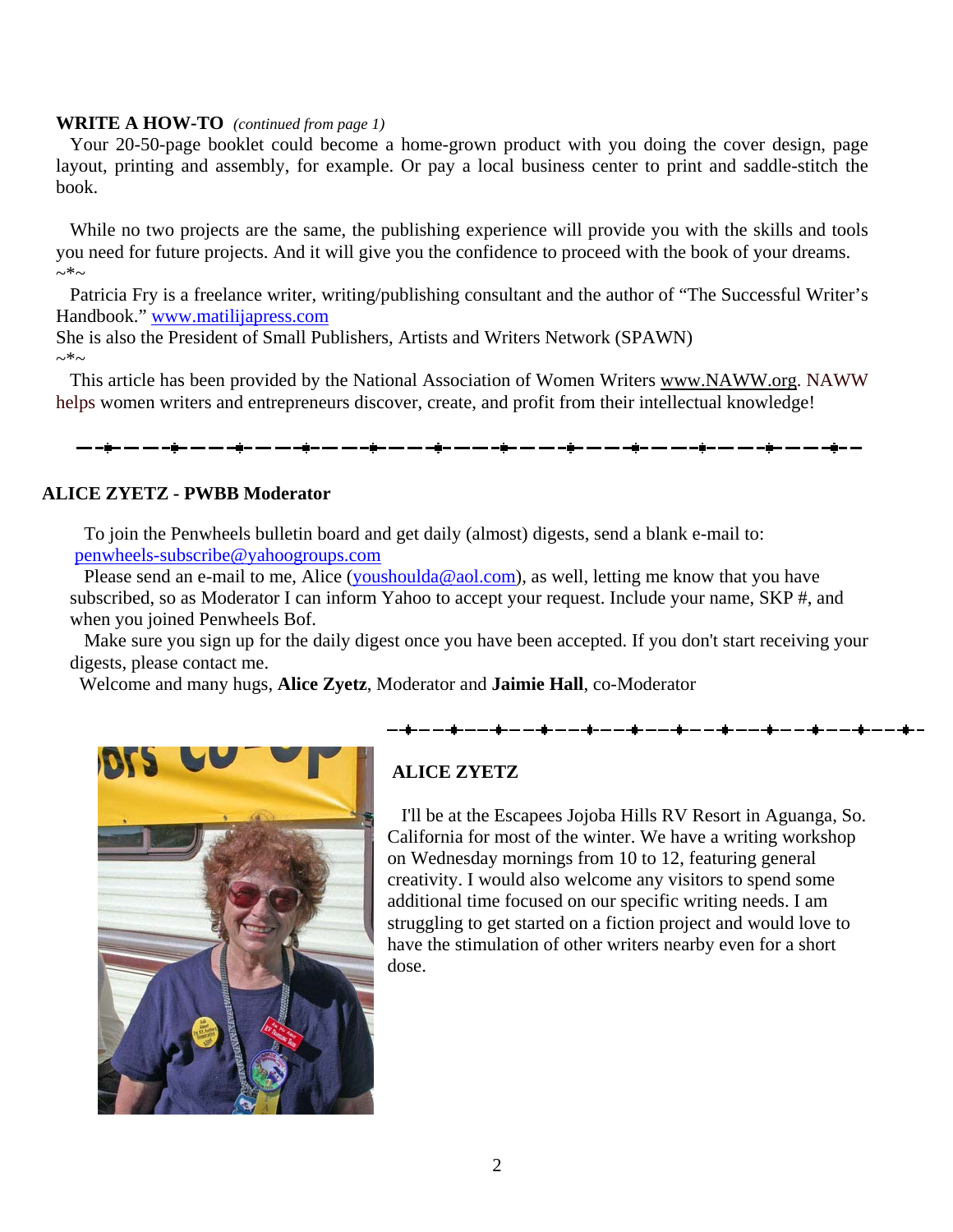## **WELCOME NEW PENWHEELS MEMBERS**

| Tom & Jo Blasco | Margaret Yeager                                                                    | Barry Maughan | Veda Van Zee |
|-----------------|------------------------------------------------------------------------------------|---------------|--------------|
| Carol McClellan | Dick Smith                                                                         | Janet Wilder  |              |
|                 | ╶╼╶ <b>┇╴╼╶╸╌┇╴╼╶╸╌┇╴╼╶╌┇╴╼╶╌┋╴╾╶╴┋╴╾╶╴╶┇╴</b> ╾╶╸┽┋╴╾╶╾┽┇╸╾╼╌┇╸╾╶╸╌┇╾╼╴╾╶┇╴╾╶╾╌┇╴ |               |              |

**SUE OTTO** is our **PW** membership coordinator (and treasurer). New subscriptions, renewal checks, and address changes (and hugs and thank yous to Sue) can be sent to:

<del>▁</del>▁▁⋬▁▁▁▁▁▁⋬▁▁▁▁▁▁⋬▁▁▁▁▁▁⋬▁▁▁▁▁▁⋬▁▁▂▁▁▁▌▁▁▁▁▁▁▋▁▁▁▁▁▁▌▁▁▁▁▁▁<mark>⋬</mark>▁▁▁▁▁▁▋▁▁▁▁▁▁▋▁▁▁▁▂▌

### **Sue Otto - 136 Sport Aviation Dr. - Marion, TX 78124**

Sue asks new members (and renewing members) to please write your SKP # on your check.

136 Sport Aviation Drive Marion TX 78124 January 4, 2006

#### **PENWHEELS B.O.F.**

#### **Financial statement for 2005**

| Balance January 1, 2005                                                                                 | 356.23   |  |  |
|---------------------------------------------------------------------------------------------------------|----------|--|--|
| Income Jan $1 - Dec 31$                                                                                 | 553.00   |  |  |
| Expenses Jan 1 -- Dec 31<br>(Photocopying newsletters, folding, postage, office supplies)               | (479.03) |  |  |
| Returned check & charge (not reimbursed)                                                                | 00.00    |  |  |
| Balance December 31, 2005                                                                               | 430.20   |  |  |
| Number of members on Jan 1, $2005 = ?$<br>Number of members on Dec 31, $2005 = 80$                      |          |  |  |
| Submitted by Sue Otto, SKP 64181<br>Penwheels BOF Membership Coordinator<br>Submitted - January 3, 2006 |          |  |  |
|                                                                                                         |          |  |  |

#### **KEN HARNISH** sends this note:

*What I like about writing*: "I am in total control!" I am working on several things. *Worst problem is*: A.) Procrastination.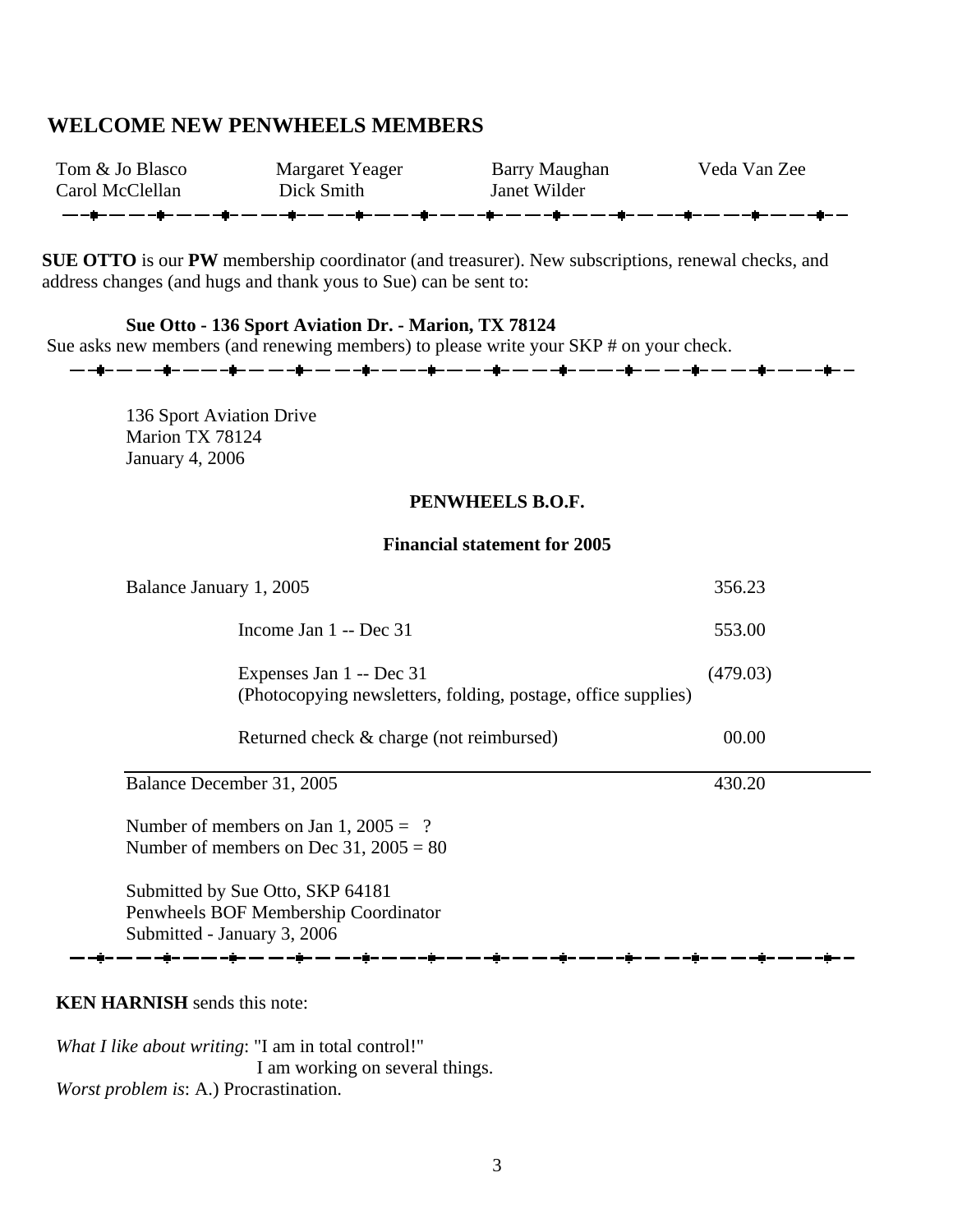### B.) Listening to other people. **NEW MEMBER PROFILE – from the PWBB**

#### **JANET WILDER**

 ---well, not entirely new to the PW Bof. I've been to meetings at Escapades but never remembered to write the PW newsletter subscription check. At the Fall Escapade in Illinois, I finally wrote the check.

 I'm Janet Wilder. I am the publisher of "The Road Princess Gazette," a printed, quarterly subscription newsletter, which is now entering its 11th year of publication. I am a proud contributor to *"RV Traveling Tales, Women's Journeys on the Open Road"*, write a monthly column for Jaimie Hall's e-newsletter, and free-lance to several RV and Travel publications. I wrote the booklet *"Your Rolling Home - Housekeeping in an RV"* in 2001 and donated it to CARE. CARE has made well over \$2,000 from the proceeds.

 I enjoy writing short fiction but need a reason to do it. Writing challenges and contests give me a reason. I have a novel within me (who doesn't?) and one of these days I will develop the discipline to write it. The story is there; the behavior isn't.

 My husband, Barry, and I started our full-timing adventure in July of 1996. This year we purchased a stuck-to-dirt home in the Lower Rio Grande Valley (way-south Texas). Though I would not give back a second of our nine-year RVing adventure, I'm enjoying being a homeowner once again.

Janet Wilder, The Road Princess - On The Road Again!!

<del>▁</del>▁▖▊▃▁▃▁▁▃▖▟▖▁▃▁▃▁▊▃▁▃▁▃▋▃▁▃▁▃▖▟▗▁▃▁▃▁▗▊▃▁▃▁▃▗▊▃▁▃▁▃▗▊▃▁▃▁▃▗▊▃▁▃▁▃▖▊▄▁▃▁▃▃▗▊▃▁▃▁▃▋▄▁▃

# **CONGRATULATIONS to published PENWHEELERS**!

 **BETTY MULCAHY** has an article in the November/December 2005 **Escapees** magazine. It is a wonderful story entitled 'Sandy Claus', about RVing St. Nick, Sandy Elken. And **BETTY PRANGE** shows us again that a picture is worth a thousand words. Her magazine cover photo is of her ferry-riding RV in Alaska. Nice shot! Bravo to you both!

#### **DARLENE MILLER** e-mails:

 We are in Livingston, Texas now at the Escapees headquarters, Rainbow's End RV Park. My new book, *RV Chuckles and Chuckholes - the Confessions of Happy Campers*, has been released. You can learn all about it on our website: RovingPen.com

 There will be a CARE-A-THON here on Nov.16, 2005. I plan to donate four books to the auction for CARE and remain to autograph them. <del>▁</del>▁▁▆▁▁▁▁▁▁▅▁▁▁▁▂▅▁▁▁▁▂▅▁▁▁▁▂▅▁▁▁▁▁▗▅▁▁▁▁▁▖<sup></sup>▅▁▁▁▁▁▁▗▅▁▁▁▁▁▗▅▁▁▁▁▂▗▅▁▁▁▁▂▗▅▁▁▁▁▂▗▅▁▁▁

 *If you or a fellow Penwheeler has had an article, item or piece accepted or published, please notify this editor so we can acknowledge the triumph in this newsletter.* 

E-mail your contributions, claims to fame or personal photos to: [alexakis @ escapees.com](mailto:alexakis@escapees.com)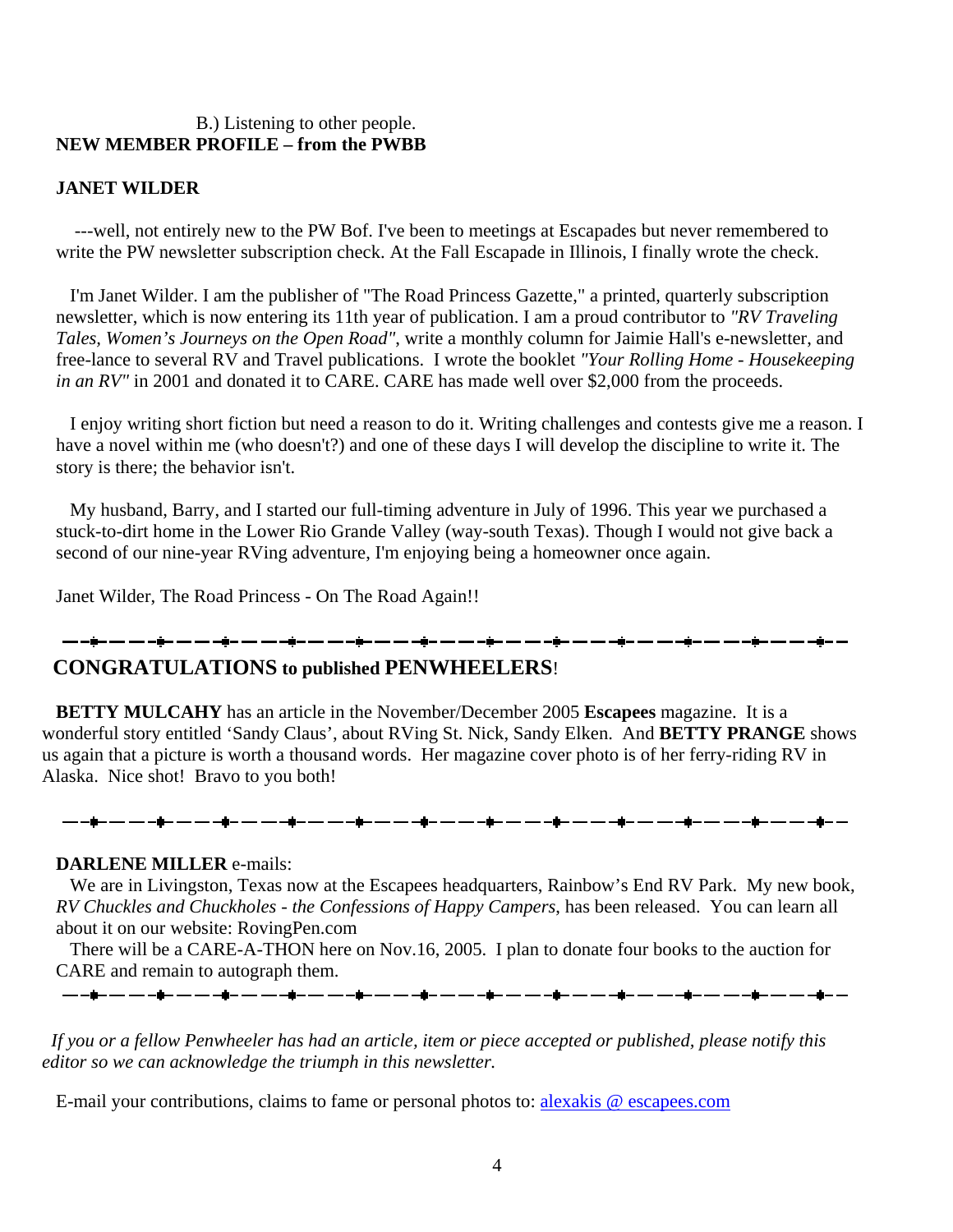or snail mail to: Joanne Alexakis, 140 Rainbow Dr #4093, Livingston TX 77399-1040 **DAVE McCREARY** writes an e-mail journal. Dave calls it **"***Snaps and Scraps"* and he has just posted *S & S #50*! 50! Fifty of them - on a regular basis! This is truly a remarkable effort on his behalf. I asked Dave how he did it. I have (I'll bet we all have) intentions (and only intentions so far) of writing a journal but I'd probably (we'd all probably) quit after 3 issues (if that many)!!!

#### Here is Dave's story.

"Maybe I should say a bit about how I got started…

A lady named Helen Wade Olderfer came to our Sunday School Class and proclaimed other people would be interested in our stories if we would just write them down. Our stories are real to us and do not worry about differences siblings may remember because what you remember is reality for you and they can write there own stories. Posterity as well as friends will be entertained and you will have memories to look back to for your life time.

 "She not only started my journal but other writing developed from that one Sunday morning. I've **not**  attained national recognition and I am not looking for it but three articles in the Escapee's Magazine are fun to remember as well as the journal entries. My world has changed but I don't expect to change the world. I hope, however, to change someone else's world as mine has been changed."

#### The following is from *Snaps & Scraps #50*:

 The fiftieth Snaps & Scraps is something to celebrate. Many others write more than I but my fiftieth is worth some shouting, I think! I may be the only one who thinks so.

The first S & S came 11.8.02. I endeavored to keep my journal after retirement but retirement still hasn't happened. This is my third last year. I trust this is indeed my last year at the bus driving job but not the last job of my life. Here after I plan to do only the jobs I really want to do. And I promised in S & S #1 to only talk about the past and not predict the future, so enough of that.

#### This is from  $S \& S #1$ :

 My journal is coming to you for your entertainment. Our experiences seem to be interesting most of the time and in order to remember them in the future, this journal is born. Please do not pass it on without my permission. If you know of someone who would like to receive Snaps & Scraps (S & S) they can be added to my e-mail group list. Let me know something about them and they will be added. If you don't want to receive Snaps & Scraps you can be deleted easily. Let me know and you're out-a-here.

 "Put it before them briefly so they will read it, clearly so they will appreciate it, picturesquely so they will remember it and, above all, accurately so they will be guided by its light." Joseph Pulitzer. (This quote is from Joseph Pulitzer and came from the Penwheels Newsletter.) This is the only aspiration I will share with you. I'll work at following Joe's advice.

 The rest of this journal will be about what is happening now or what has happened in the past. Maybe some eminent travel plans will be included but not much else on the future. The frequency of S & S will develop. They may be erratic. There are no more predictions.  $S\&S\#1$ 

That first edition talked about our friend, Wu, and some of her colleagues from China, a visit with them, and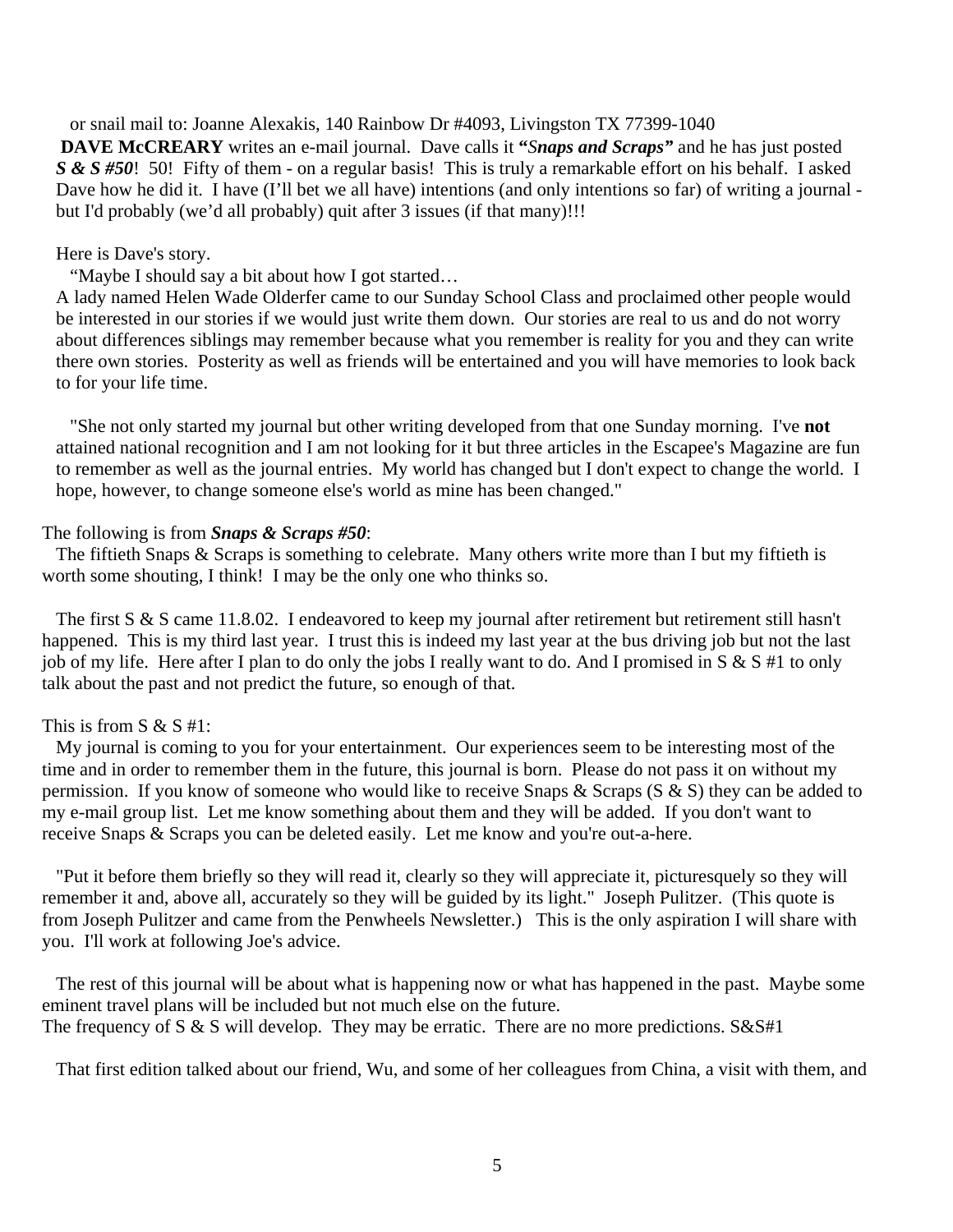a trip to the VA clinic for me *(editor's note: Dave's piece on his VA appointment was published in the Fall 2002 PWNL)*. It doesn't seem so long ago. I hope to remember Joe's advice.

*RV Traveling Tales* travels worldwide!

 For those of you who would like to read more about the train trip **Betty Prange** and **Jaimie Hall** took from Beijing, China to St. Petersburg, Russia via Mongolia, Siberia, and Moscow, there are two cyberplaces you can visit.

 \* Read Betty's journal at http://www.pocketmail.com Click on Pocketmail Journal under Community, then scroll down to "Content Search" and type in "great beeper." Click on GREATBEEPER at the bottom of the first entry to see all the entries.

 \*Read Jaimie's letter to her granddaughter about the trip and see photos at "RV Traveling Tales travels worldwide!" at [http://www.rvhometown.com/HTML/Articles/China\\_Russia\\_by\\_train.htm](http://www.rvhometown.com/HTML/Articles/China_Russia_by_train.htm)

# <del>▁</del>▁▁▆▃▁▁▁▁▁▅<sub></sub>▃▁▁▁▁▁▅<sub></sub>▁▁▁▁▁▂▅<sub></sub>▁▁▁▁▂▅▁▅▁▁▁▗▅▁▁▁▁▂▅▁▅▁▁▅▁▂▅▁▁▁▄<sub></sub>▅▁▁▁▂▂▅▁▅▁▂▅▁▁▁▂▅▁▁▅▁▂ **WRITERS' CHALLENGE**

 We have received requests for re-installment of the **PWNL Writers' Challenge**. So, borrowing from a past North Ranch Writers' Group meeting - the PW Spring 2006 challenge is to write a piece using the word: "Rainbow." (Do you have a rainbow piece in your head/heart/hands?)

 Submit your contributions to: Joanne Alexakis, 140 Rainbow Dr #4093, Livingston TX 77399-1040 or e-mail to: alexakis at escapees.com (please replace "at" with "@" using no spaces and no quote marks). Future writers' challenge ideas are appreciated, too!

**Myrna Courtney** has SKP Boomer Bof cookbooks available for \$10.00. Order from: Gerry Courtney, 17448 Blum Road, Grass Valley, CA 95945.

A recipe from Escapee Bof Boomers and fellow Penwheelers, **Tom and Nancy Doyle**:

### **The Doyle Dip**

 This recipe came into my family when my older (much older) sister got married in 1947. It came from her mother-in-law. It lasted some 44 years longer than the marriage. You might say she kept the recipe and got rid of the dip. It's been in our family for so many years is has become known as the Doyle Dip.

1 lg pkg cream cheese 2 or 3 med dill pickles 1 tsp garlic salt (more or less) 2 Tbls dried onion flakes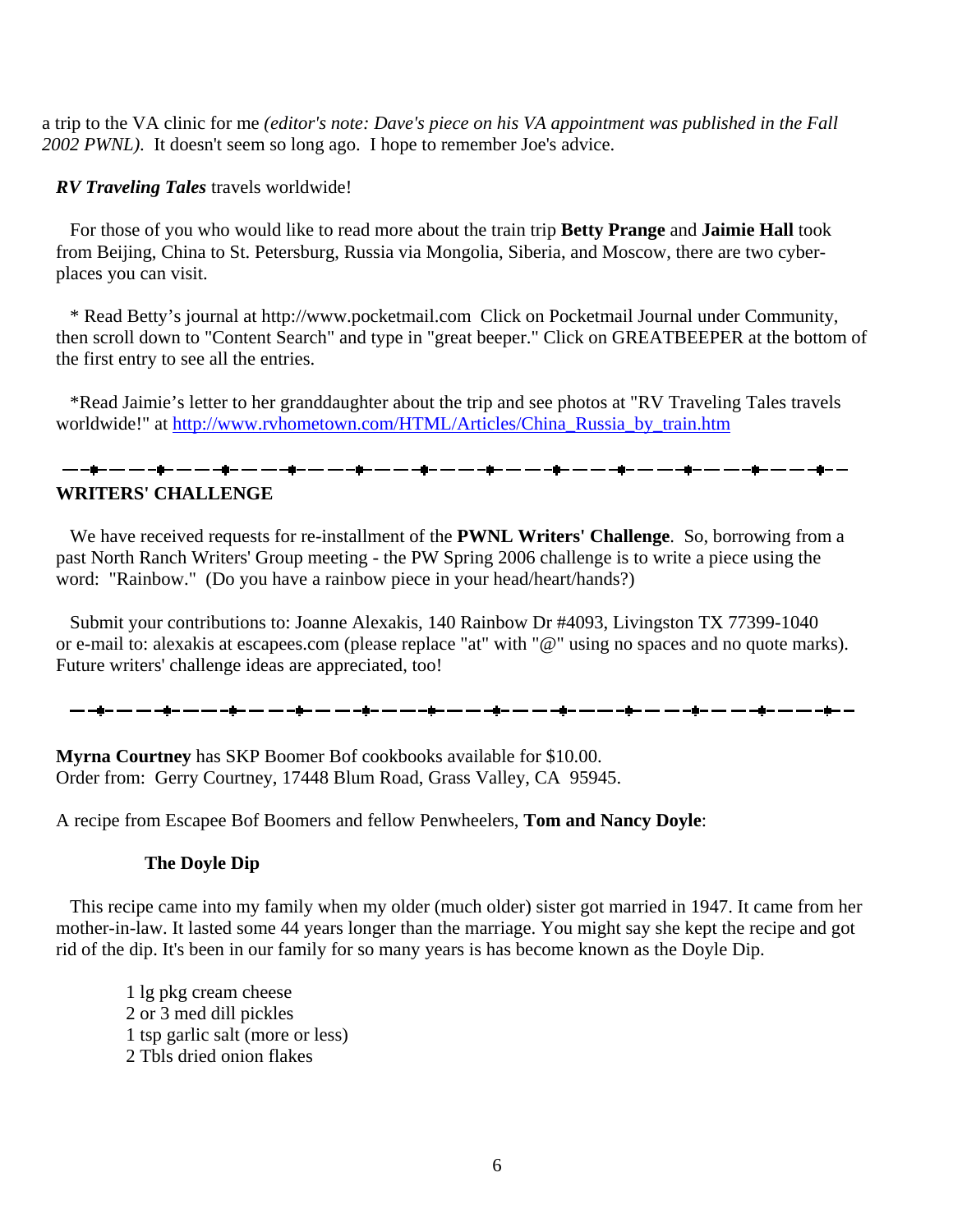Soften cream cheese at room temperature. Place in med-sized mixing bowl. Grate or blend the pickles until they are almost to a mush. Add to cream cheese. Add garlic salt and onion flakes and mix with fork. Thin mixture with juice from pickle jar. Let stand 10 min. Taste and add more garlic salt, onion flakes, or pickle juice to taste. Great with chips or as a vegetable dip.

## *Thunder and Lightening: Cracking Open the Writer's Craft* by Natalie Goldberg

### Book review by **Jaimie Hall**

 Natalie Goldberg's first book, *Writing Down the Bones*, is about writing practice. In it she urges regular timed writing practices to get past the critic lurking within each of us. In this new book she tells us how to take the raw material generated by writing practice and turn that into finished works: stories, essays, poems, novels, memoirs, how to turn that alive writing we discovered through writing practice into publishable work.

 *Thunder and Lightening* is divided into three parts. The first is "Structure." She shares how she discovered integral parts of books like plot, narrative, characters. In part two, "Reading," she stresses the importance of reading, especially in your genre. Get into the author's mind, discover the structure.

 Part three is titled "Reining in your wild horses." Natalie advises doing nothing but writing practice for two years to get in touch with your wild mind. By reviewing what we've written, we can find out what is alive for us, rather than what we think we "should" be writing or our self-image of what kind of writer we'd like to be. Writing practice taught us how to contact ourselves, now our job is to contact what's in front of us (the story, the place) and to hand that moment of contact, the merging of two presences, over to the reader.

 Natalie Goldberg's writing is alive and grounded in real life. She tells of her struggles, how a book takes shape. For example, she writes about a lunch meeting with her editors about a manuscript and the need to let the manuscript "live on its own out there in the playing fields of the world." After the meeting she recounts:

 "Last winter I worked hard on baking a perfect cranberry pie. My friend took his first bite. His face puckered up.

### "Bitter?" I asked.

"You forgot the sugar," he grimaced.

 "Nat, you forgot the plot. Nat, you forgot the action. At times I've even forgotten where the book was going, why I was writing it and who I was anyway. But this pie wasn't baked yet. It could be fixed. Toni and Linda [editors] were trying to help. They had flour on their fists.

 And that day at lunch, I tried to help them... by shutting up and simply listening. DO NOT TAKE IT PERSONALLY!—make that a practice. Even though it may feel personal, it is words on a page. Though I felt exposed, they weren't talking about me."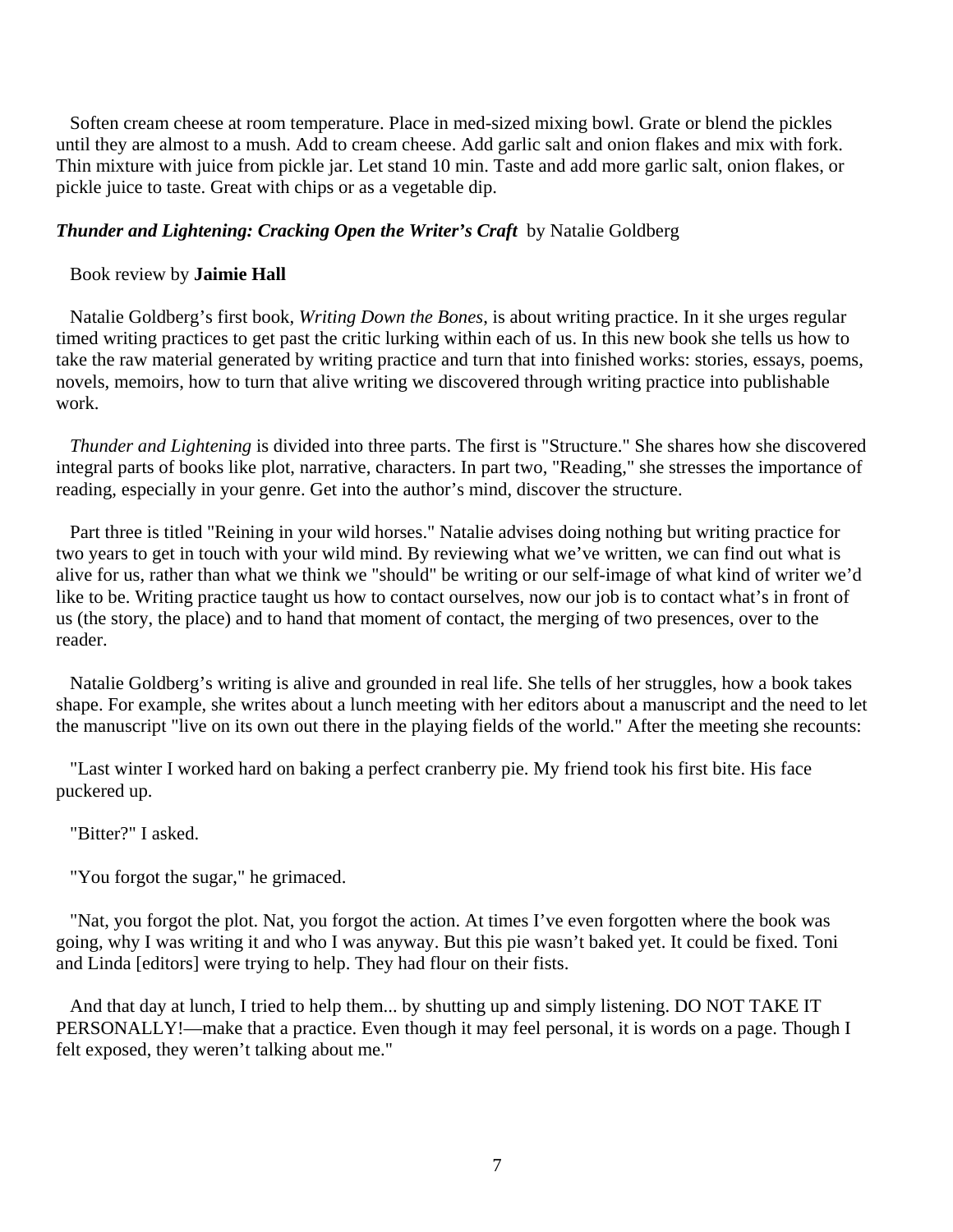If you are remotely thinking of publishing, I recommend this book. At the end of the book is a list of books she loves and reads. I'm keeping a copy with me for when I go to libraries and bookstores.

<del>▁</del>▁▁▊▁▁▁▁▁▁▊▁▁▁▁▁▋▁▁▁▁▂▋▁▁▁▁▂▋▁▁▁▁▁▌▁▁▁▁▁▌▁▁▁▁▁▌▁▁▁▁▁▌▏▁▁▁▁▁▌▁▁▁▁▁▌▁▁▁▁▁▌▁▁▁▁▁▌▁▁

 Beware of quitting too soon. Dr. Suess' first children's book was rejected by 23 publishers. The 24th publisher sold 6 million copies. --Ann Landers

#### **Dave McCreary** e-mails:

 I thought this is fun and maybe you want to include it into the Penwheels newsletter. I received it from an e-mail so I don't know the author. It all sounds good to me because I, too, have trouble spelling.

#### **Enjoy English While You Can**

 Enjoy your English while you can... The European Commission has just announced an agreement whereby English will be the official language of the European Union rather than German, which was the other possibility.

 As part of the negotiations, Her Majesty's Government conceded that English spelling had some room for improvement and has accepted a 5-year phase-in plan that would become known as "Euro-English".

In the first year, "s" will replace the soft "c". Sertainly, this will make the sivil servants jump with joy. The hard "c" will be dropped in favor of "k". This should klear up konfusion, and keyboards kan have one less letter.

 There will be growing publik enthusiasm in the sekond year when the troublesome "ph" will be replaced with "f". This will make words like fotograf 20% shorter.

 In the 3rd year, publik akseptanse of the new spelling kan be expected to reach the stage where more komplikated changes are possible.

 Governments will enkourage the removal of double letters which have always ben a deterent to akurate speling.

 Also, al wil agre that the horibl mes of the silent "e" in the language is disgrasful and it should go away. By the 4th yer peopl wil be reseptiv to steps such as replasing "th" with "z" and "w" with "v".

 During ze fifz yer, ze unesesary "o" kan be dropd from vords containing "ou" and after ziz fifz yer, ve vil hav a reil sensibl riten styl.

 Zer vil be no mor trubl or difikultis and evrivun vil find it ezi tu understand ech oza. Ze drem of a united urop vil finali kum tru.

From Dan Poynter's ezine "Your Publishing Poynters:"

 QUICK ONLINE DICTIONARY: GOOGLE. Type define:word (without spaces) and Google will define the word. It works great!

Subscribe to his free ezine by going to: [http://parapub.com/getpage.cfm?file=/news.html](http://groups.yahoo.com/group/penwheels/message/759)  *Submitted by Jaimie Hall*

▁<br>▃▖▃⋬▃▗▃▖▃▖▄▊▄▗▃▖▃▖▄▊▄▗▃▖▃▖▄▋▄▗▃▖▃▃▗▊▄▗▃▗▃▖▄▋▄▗▃▗▃▖▟▋▄▗▃▗▃▖▟▋▄▗▃▗▃▖▟▖▄▗▃▗▊▄▗▃▗▃▗▊▄▗▃

Also from Dan Poynter's ezine: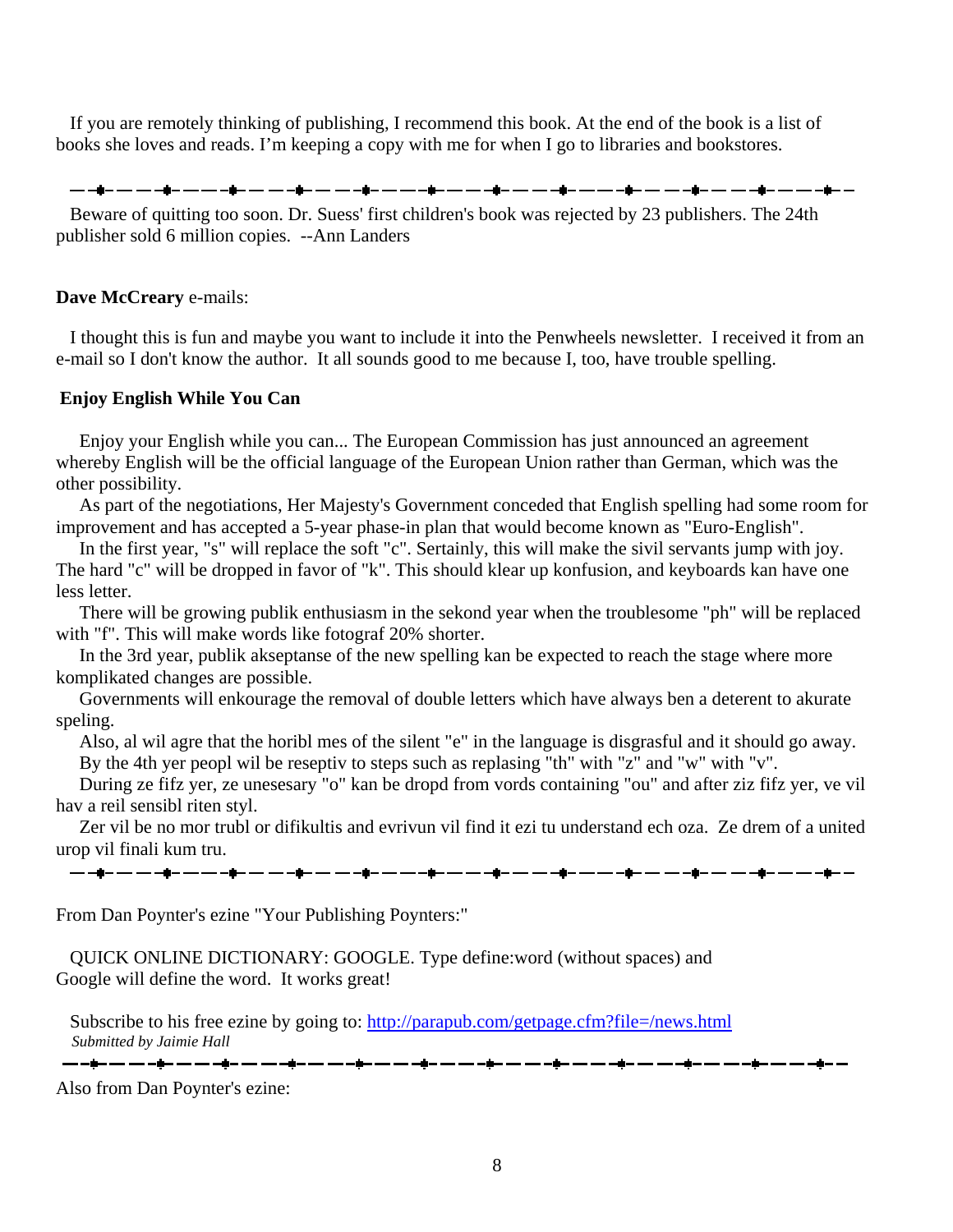From now on, ending a sentence with a preposition is something up with which I will not put. -- Winston Churchill

# **CONTRIBUTORS** to this issue of the **PENWHEELS** newsletter:

Janet Wilder Dave McCreary Jaimie Hall Ken Harnish Alice Zyetz Darlene Miller Sue Otto Myrna Courtney Tom and Nancy Doyle

Just a page of funnies*…* from Dan Poynter's ezine: *(submitted by Jaimie Hall)*

WHY? Why are there five syllables in the word "monosyllabic?"

If 4 out of 5 people SUFFER from diarrhea...does that mean that one enjoys it?

Why do we say something is out of whack? What's a whack?

Do infants enjoy infancy as much as adults enjoy adultery?

Why are a wise man and a wise guy opposite?

Ever wonder about those people who spend \$2.00 apiece on those little bottles of Evian water? Try spelling Evian backwards: NAIVE

Why is the alphabet in that order? Is it because of that song?

--Meryl K Evans (Generic Smiley)

\_\_ \_\_\_ \_\_ \_\_ \_\_\_\_\_\_\_ \_\_\_ \_\_\_

More from Dan Poynter's ezine "Your Publishing Poynters:"

NEW ADDITIONS TO WEBSTER'S FOR 2005 --Bob Smith (Read slowly--it may take a while for the light to shine, but these are rather clever!)

- 1. ARBITRATOR: A cook that leaves Arby's to work at McDonalds
- 2. AVOIDABLE: What a bullfighter tried to do.
- 3. BERNADETTE: The act of torching a mortgage.
- 4. BURGLARIZE: What a crook sees with.
- 5. CONTROL: A short, ugly inmate.
- 6. COUNTERFEITERS: Workers who put together kitchen cabinets.
- 7. ECLIPSE: What an English barber does for a living.
- 8. EYEDROPPER: A clumsy ophthalmologist.
- 9. HEROES: What a guy in a boat does.
- 10. LEFTBANK: What the robber did when his bag was full of money.
- 11. MISTY: How golfers create divots.
- 12. PARADOX: Two physicians.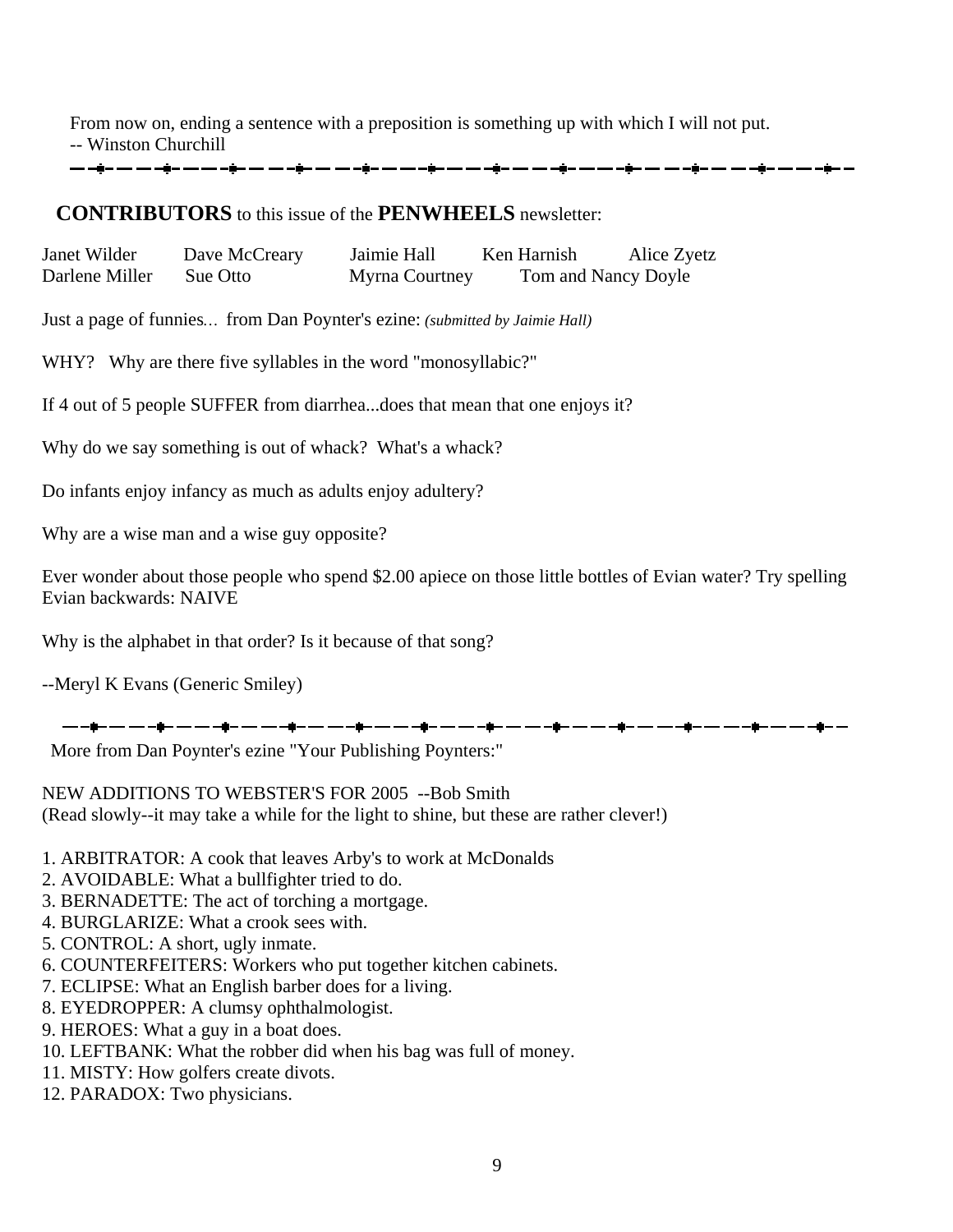- 13. PARASITES: What you see from the top of the Eiffel Tower.
- 14. PHARMACIST: A helper on the farm.
- 15. POLARIZE: What penguins see with.
- 16. PRIMATE: Removing your spouse from in front of the TV.
- 17. RELIEF: What trees do in the Spring.
- 18. RUBBERNECK: What you do to relax your wife.
- 19. SELFISH: What the owner of a seafood store does.
- 20. SUDAFED: Brought litigation against a government official.
- --Shel Horowitz

### **Natalie Goldberg Workshop** by Jaimie Hall

 October found Alice Zyetz and me in Sedona, Arizona, attending a writer's workshop with Natalie Goldberg. Writing exercises from *Writing Down the Bones*, Goldberg's book, was my first experience writing. That first session with four other Boomer women is recounted by Betty Prange in *RV Traveling Tales: Women's Journeys on the Open Road*.

 Natalie looked like her photos, but had a slow, relaxed, centered way about her. She worked with Ane master, Katagiri Roshi, for 12 years in Minneapolis, MN. I was struck by the contrast of Zen and Jewish woman from New York City within her.

 Day One we did eight writing practices plus numerous Zen "sits." Sits begin with sitting straight, feet on the floor and paying attention to our breathing. Our breath would anchor our mind. Three bell tinkles began the sit. We were to gently let any thoughts go and return our focus to our breath, allowing the quiet between thoughts, finding the inner part of us that is not the mind.

We wrote on a topic, in this case, our hand anchoring our mind. "I'm thinking of ..., Jello, I'm not thinking of ..., The last time I saw..., A first kiss" are a few. We wrote for 10 minutes then read our piece out loud, in small groups of 2-4. No comment or critique was allowed. The reading is a necessary step to release, to complete the process. Natalie repeated many times, "It's just writing. There's no right or wrong, it's just writing."

We added recall to the exercises, calling out 10-15 details that stuck in our mind from the few pieces that were read to the entire group. Both Alice and I found this difficult, not being auditory-oriented. That was to help us pay attention to the structure of the author's writing, to get inside his/her mind.

Late in the afternoon we added Zen slow walking, using the soles of our feet to anchor our mind.

 Homework? You bet! Four more writing practices and read them aloud to someone, two "sits," and two 15-minute slow walks.

 It wore me down, all this writing, and that was the idea. Your "monkey mind," that constant chatter, begins to get quiet for short periods of times. I finally got the message after the walk. I noticed myself comparing how I walked to others: "He is going so slow, that's not what Natalie is doing." "She looks like she is waltzing, not walking." Then it hit me—it's just walking. No right or wrong, it's just walking. We are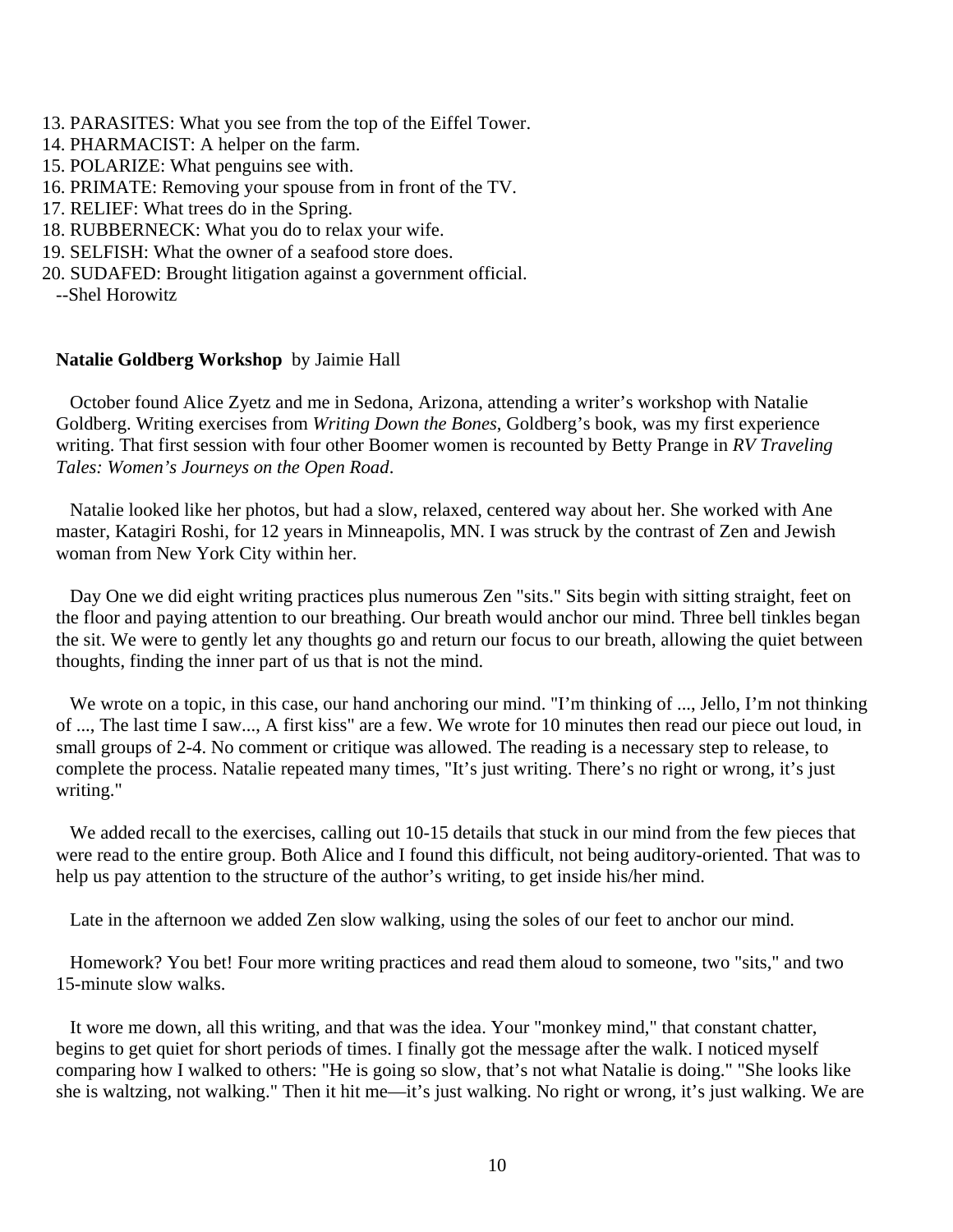each on our own path, none is better than another. Then I could accept the writing; it's just writing, there is no right or wrong, just writing.

 I don't remember all the rules for writing practice, but the object is to quiet the inner critic and just write. Rule 1 is keep your hand moving. 2. Don't correct or edit. 3. Go where the energy is (even if it is off topic) 4. Be specific: instead of "car" write '96 green Ford.

 We usually wrote for 10 minutes, but "mix it up with longer periods," Natalie advised. Keep "monkey mind" guessing. Old standbys she uses regularly so you see the undersides of things as well: *(continued on page 11)*

#### **Natalie Goldberg workshop** (*continued from page 10)*

I remember, then switch to I don't remember

I know, I don't know

I think, I don't think

 Natalie also advised we read good literature. Figure out the structure, get inside the writer's mind. Write about what is in front of you to sharpen your eye for details. She has written more books. One I'd recommend is *Thunder and Lightning: Cracking Open the Writer's Craft*. (See Jaimie's review in this PW issue.)

I'm re-inspired!

▃▖▃▖▄**ġ▃▗▃▗▃▗ġ▃▃▖▃▖▄**@▃▗▃▗▄<sub></sub>▄▄▃▃▃▗<sub></sub>ġ▃▃▖▃▖▄<sub>▊</sub>▃▗▃▗▃▗<sub></sub>▅▃▗▃▃▗▅▃▗▃▗▅▃▗▃▗▅▃▃▃▗▅▄▃▃▗▅▃▃▄▄

 Even if you don't enter this contest - what a wonderful thought to contemplate - and write about! NO ENTRY FEE. HappyNews.com is sponsoring an essay contest. We want to know your thoughts on the subject of "Why I am optimistic about the future." What is it that gives you hope that tomorrow will be a better day? What trend do you see? We want to share everyone's optimism of a better tomorrow with the world through the HappyNews.com site. First prize \$1,000. Length 200-2,000 words. Deadline January 31, 2006. Submit via e-mail.

From Funds for Writers weekly ezine: For short story writers:

LUNCH HOUR STORIES [http://www.lunchhourstories.com/submissions.htm](http://groups.yahoo.com/group/penwheels/message/819)

Lunch Hour Stories is a literary magazine that publishes only short stories and distributes them only to paid subscribers. Lunch Hour Stories are thin, easy to carry booklets that contain ONE short story each. They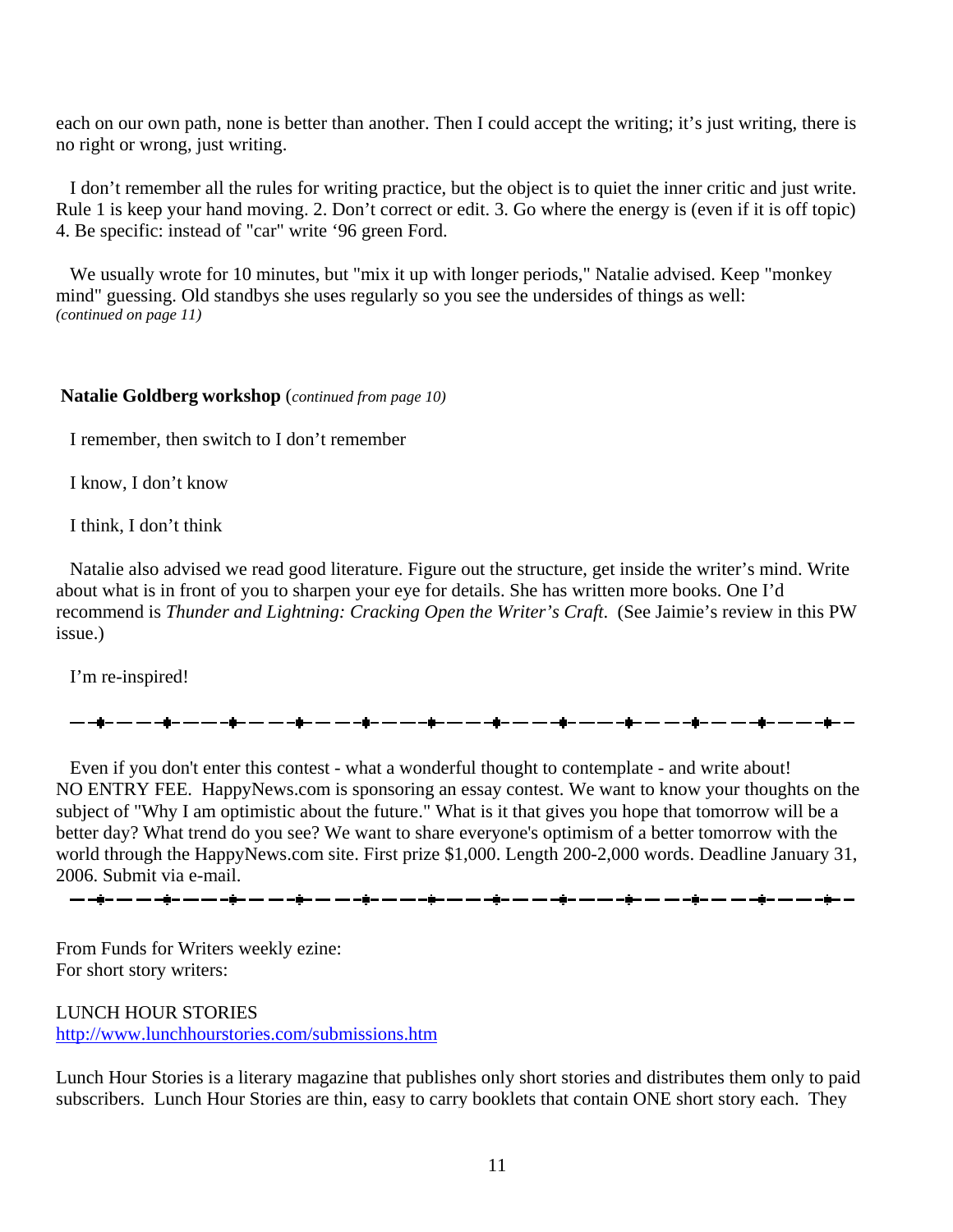are artfully designed to slip easily into a purse or briefcase and be read in less than sixty minutes. Lunch Hour Stories are published approximately 16 times per year, a minimum of one issue per month.

First consideration for publication is given to previously unpublished or minimally published authors and/or authors that reside in the Northwestern U.S. Our goal is to publish a minimum of six stories each year from previously unpublished or minimally published authors.

Subscriptions to Lunch Hour Stories will become available July 1, 2006. Free sample issues will become available early spring 2006. To add your name to our mailing list, please send complete contact information to [mail@lunchhourbooks.com.](http://groups.yahoo.com/group/penwheels/message/819)

Lunch Hour Stories is the literary magazine division of Lunch Hour Book Publications. Lunch Hour Book Publications will compensate you \$50 for the right to publish your story. We will also provide you with ten (10) printed copies of your story (additional copies may be purchased for \$2/ea), a free 1-year subscription to Lunch Hour Stories (a \$22 value), and a short personal interview on the Lunch Hour Stories website.

*Thanks to Jaimie Hall for all these contributions.* 

# **PENWHEELS**

Sue Otto **FIRST CLASS POSTAGE**

Membership, Penwheels 136 Sport Aviation Dr. Marion, TX 78124

#### **PENWHEELS**